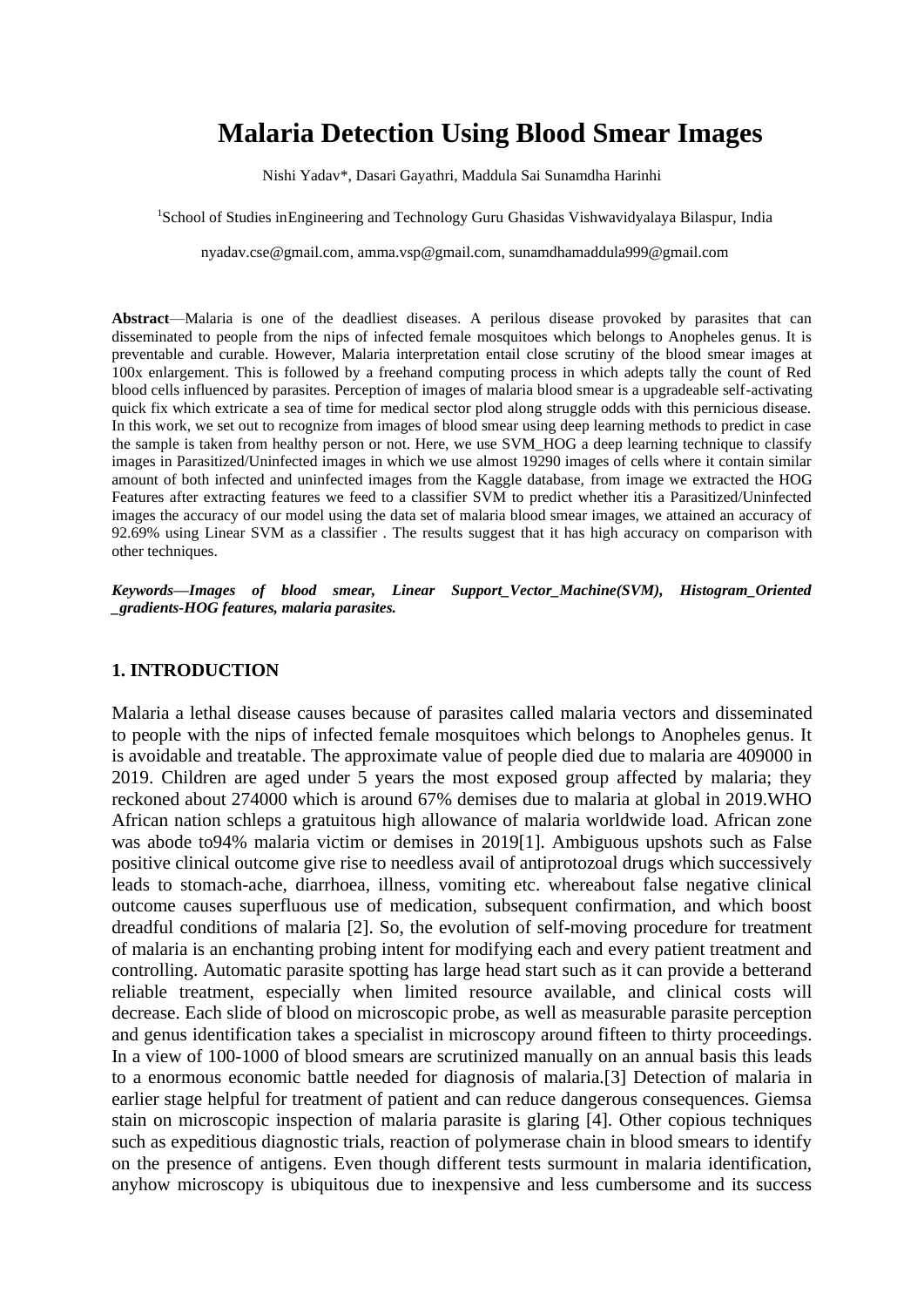rely upon pathologist prowess [5].

#### **2. RELATED WORKS**

Diaz [6] This paper is about categorization images of blood smear automatically, techniques of machine learning are used e.g., Diaz et al. blood smear pictures categorization utilizing a Support Vector Machine (SVM) to spot stage of their infection the contaminated red blood cells. This technique was given out good results with 94.0 percent sensitivity on a data which contains four fifty pictures. Tek [7], this paper is about computer vision- on malarial parasite identification studies eg., Tek et al. made a use of developed KNN following normalization and correcting of colour among nine blood input picture films for binary categorization. In this paper [8] they proposed a CNN architecture which was stacked which make detection of the malaria much better using procedures like five- folded cross validation on around 27558 pictures which consists of equal amount of both healthy and infected pictures of cell and they got an accuracy of 99.98 percent with a hundred percent precision and 99.9% recall. This paper [9] proposes the CNN based-model on sixteen layers parasite of malaria detection which differentiate the blood cells as contaminated or decontaminate. This framework gained 97.0 percent accuracy, a n d a higher specificity and sensitivity of than learning was upskilled with roughly 27000 images with image size forty-four x forty-four pixels. The recognition of smears of blood for plasmodium using concentrated Leishman stain on stacked images proposed by Gopa kumar et al., [10] with an architecture that is customized CNN gave a result of 97.0% sensitivity (97.0%) and specificity (98.0%). The paper [11], the malarial parasite automatic observation was explained by evaluating at patient level and thumbnails with gross 94.1% specificity ,89.7% precision, and 89.7% sensitivity to upgrade the user confidence in system findings. This paper [12] the main attention is using convolution neural network to find full count of pictures of blood smear. If malarial pathogens are available, the network is upskilled to spot them. Demonstrations specifies that the mean average precision of the gross production of the system over 0.95 when contrasted with the base truth. Additionally, the system forecasts the images containing malarial parasites as contaminated 100percent of the time. For quick prototyping, they ported the software to minimum priced microcomputer. This paper [13] suggests an artificial neural network combined with autoencoder that is stacked sparsely they used softmax classifier with 2 nodes in output layer along with they used 10- fold cross validation which proves that it work with new dataset using they got an accuracy of around 89.10% and sensitivity 93.9% and specificity of 83.1%. In this research [15], a reduction approach of a hybrid dimension suggests a algorithm which is genetic and optimize to get a proper subset of features from available data. Kernel classifiers used is Support\_Vector\_Machine's (SVM) classifier utilized the reduced malaria vector dataset to assess the classification performance of the experiment. In this paper [16] with the help of photo acoustics surface acoustic wave sensor (PA\_SAW) malaria can be treated in earlier stage. And its sensing system categorize ordinary blood from the blood which is infected of one percent concentration is identified. In this work [17] they concentrated on study of mosquitoes which spread malaria at first, they collected mosquitos' wings as well as bodies scattering properties and observed 808 nm polarized near infrared light befit for identifying Anopheles mosquitos' wings. In this [18] research they proposed a sensor which is portable, reusable which is sensitive and available at low price it identifies hemozoin pictograms at (12.7,25.4) it mainly deals with varying hemoglobin magnetic property due to parasite of malaria. In this paper [19], they used pipeline with image size of large 5312×2988 for identification of red blood cells and adding up images of thin blood smear called RBCNET they used 2 lakh labeled cells of 965 images from around 193 patients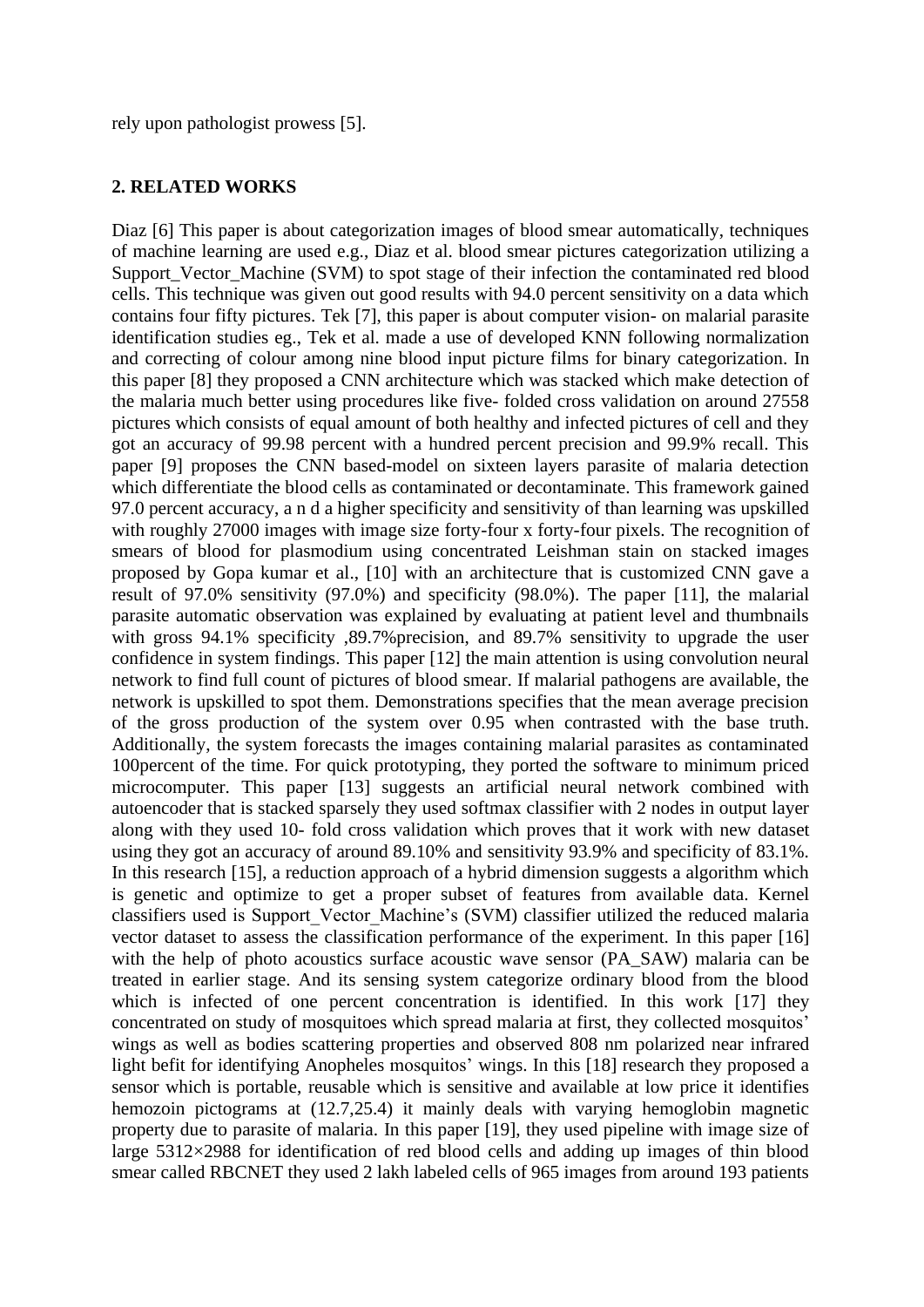which give high true positive rate. In this paper they concentrated on detecting hemozoin at less concentration. At first for malaria treatment, they reviewed a lot of Raman spectroscopy methods with sample postprocessing they confirmed the Nano silver particles after disintegration of parasite and RBC cells that helps to judge quality of antimalaria drugs. In [20] [21], the authors used image data analysis for finding healthcare disease using machine learning technique.

# **3. MATERIALS AND METHODS**

In this part we extracted features of image using HOG, or Histogram of Oriented Gradients, which is used very often for getting the features from image as data and followed by we feed up our model against SVM classifier for malaria parasite detection on malaria blood smear images.



**Fig-1** Hog\_Svm for perception of malaria [14]

# **3.1.***Dataset and Preprocessing*

# • **Dataset Collection**

The images used in making both the training validation datasets are a collection of 19290 blood smear images that are acquired from Kaggle datasets.

# • **Data Preparation**

We created cell images folder contains all the images of the dataset and the file train.csv contain image names belonging to dataset and their corresponding labels that is Parasitized/Uninfected and set the base directory for reading images as all the images of the dataset. It is observed that our train set consists of equal samples of both the classes thus we will not face any problem due to class imbalance in the dataset. since having textual labels for our images i.e., parastized/Uninfected in the train.csv file so we have to change them to numerical labels i.e. 0 or 1. And we divide the dataset into two parts such as training and validation sets. Training set is the subset of the dataset that is used for training our model when it comes to validation set tells whether our model working upto the mark of the model after each epoch. We can observe there are images of different shapes in fig-2. It is necessary to have images in shape size before going ahead with modeling process and it is also dependent on which feature extractor tool. <Figure size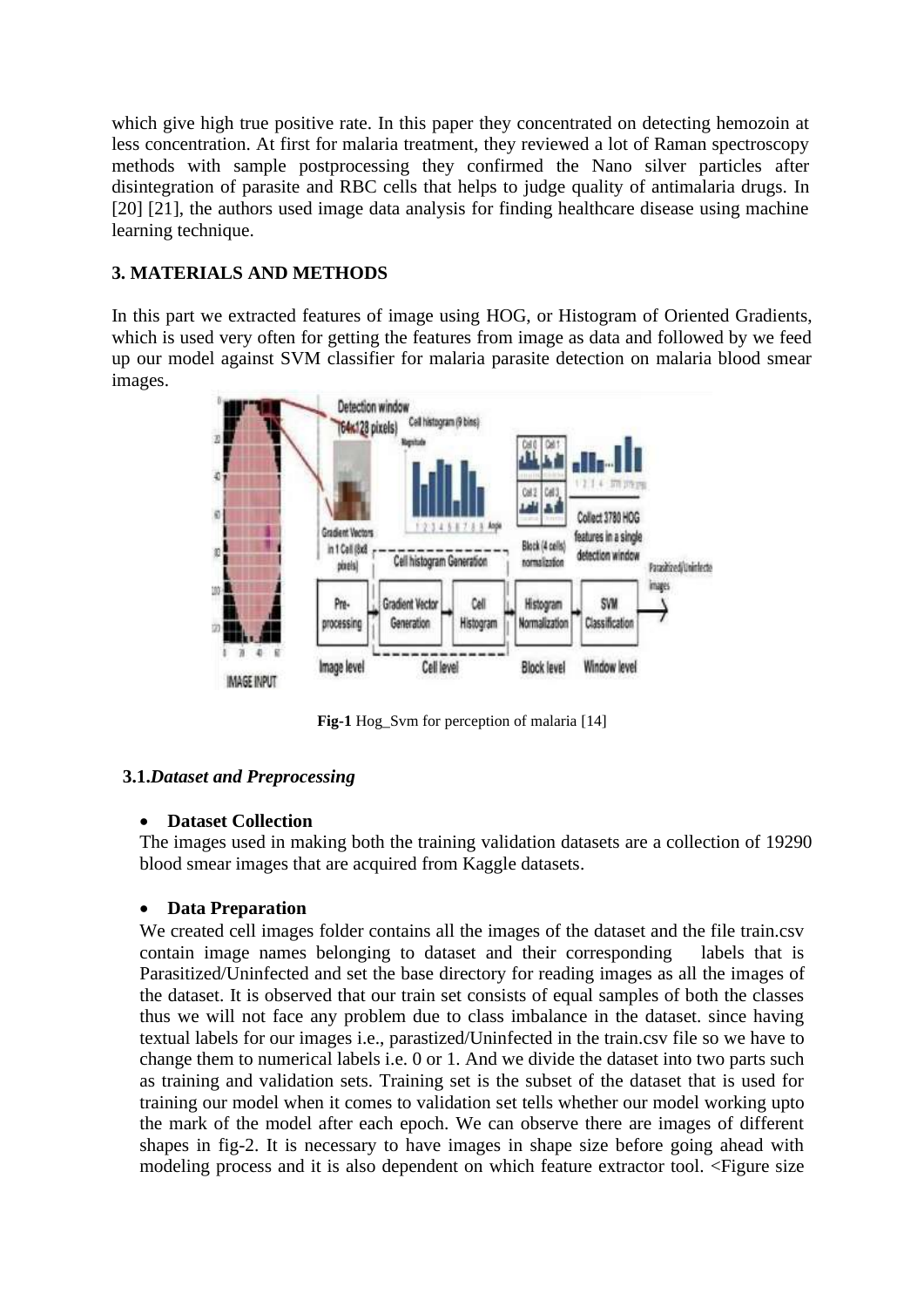

**Fig-2.** Images of cells

# **3.2.** *HOG\_ Features and Linear\_ SVM*

**Extraction of Images:** Histogram of Oriented Gradients (HOG) is an identifier of a feature which is used often for feature extraction from images. In fields such as computer vision HOG entrenched. At begin Histogram\_of\_oriented\_gradients features put to use by Navnet Dalal which highlights finding the of human. However dissimilar from other geometry features which considered integrity of an image, HOG feature, at first divides the picture into small parts known as cells and after that we calculate gradients and accumulates the histogram of gradient of the cell over each pixel. The whole blocks concatenated histograms form the HOG vectors. For extracting HOG feature primarily, the image has to be made into small pieces and for each piece we calculated gradient magnitude as well as gradient direction. We then plot Histogram using the Gradient magnitude and direction.

"The descriptor of HOG feature determines the gradient orientation contingency in the image localized portions."

• Techniques of calculating the Histogram of Oriented Gradients

From the image below which is of 128x128 we have to extract Hog features.

Preprocess the Data

Before extracting of features from image we need to resize it to 64x128 as shown in figure 3. after that we divide the image into 8\*8 and 2\*2 patches in both vertical and horizontal respectively.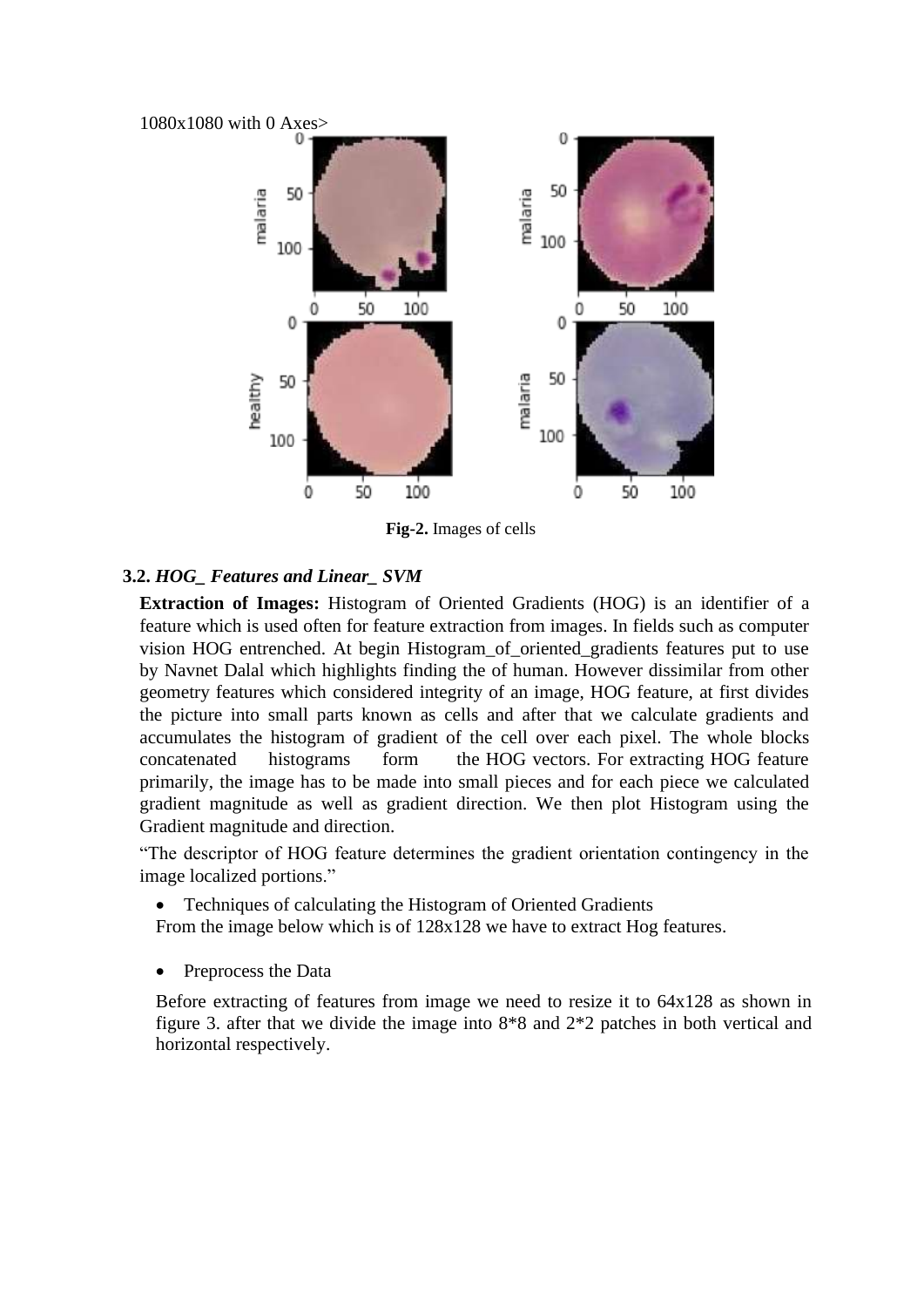

**Fig-3.** Preprocessed (64\*128) and made(8\*16) cells

Gradients Calculation in both X and Y directions: For calculation of gradient for every patch as shown in Fig 4. Variation in x and the y directions treated as gradients. From the highlighted patch of the image, we calculated the gradients. And from that we generated pixel matrix the matrix shown below is just for explanation they are not actual pixels.



**Fig-4.** Measuring gradients magnitude and their direction

A histogram plot shown on fig-5 is the continuous distribution of a group of data. We took variable bins on x axis and their frequencies on y-axis. In Short Magnitude on yaxis and orientation x-axis. This is how histograms are as shown in fig 6.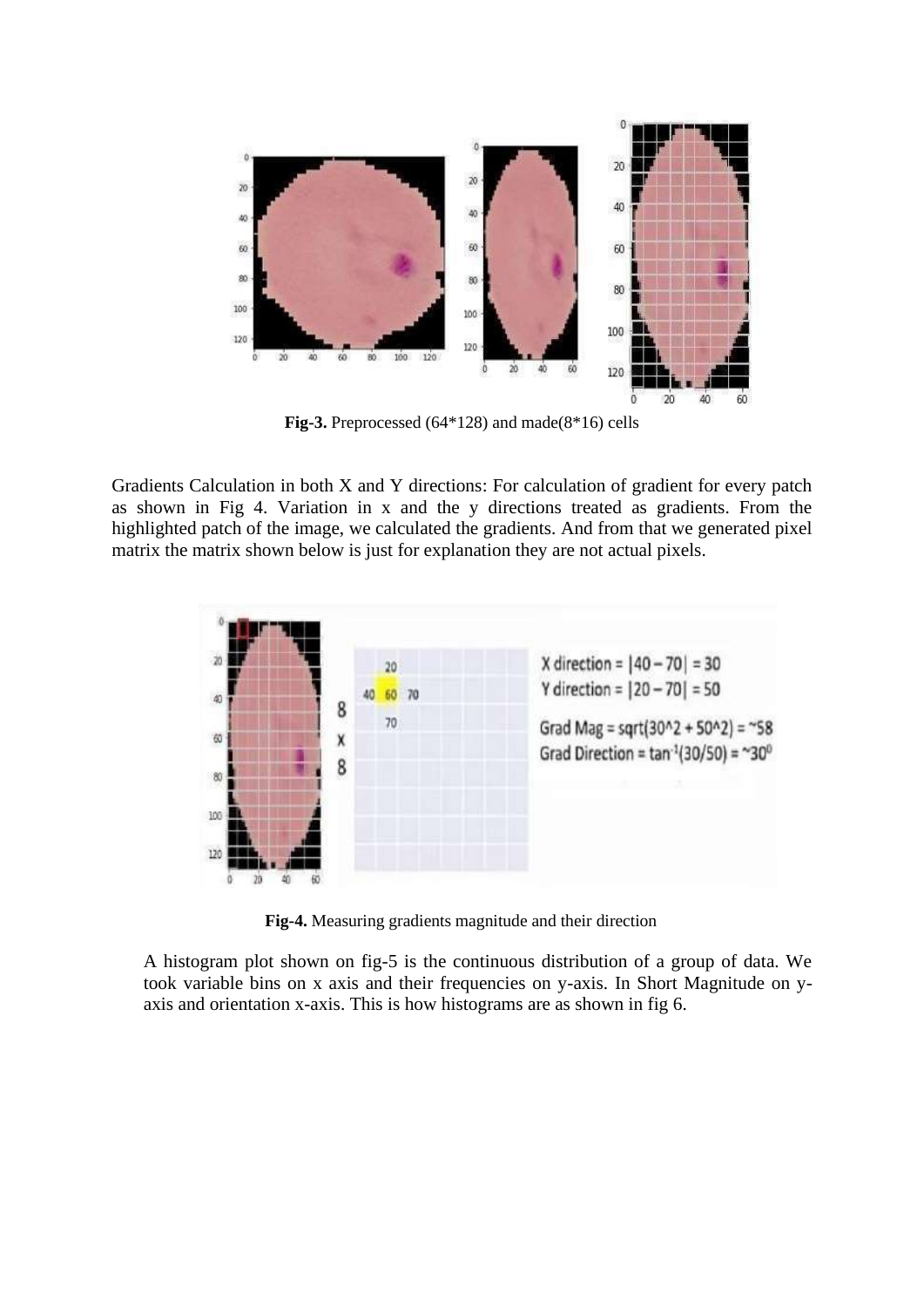

**Fig-5:** Histogram



**Fig-6.** Measuring magnitude and orientation.

*1) Calculation of Histogram of Gradients in 8×8 cells and conversion into 9×1 vector.*

The single patch is divided into 8x8 matrix and from that patch we generate pixel matrix after generation we calculate gradient orientation as well as direction after which we plot a histogram with nine bins which is none another than vector of size (9\*1) matrix.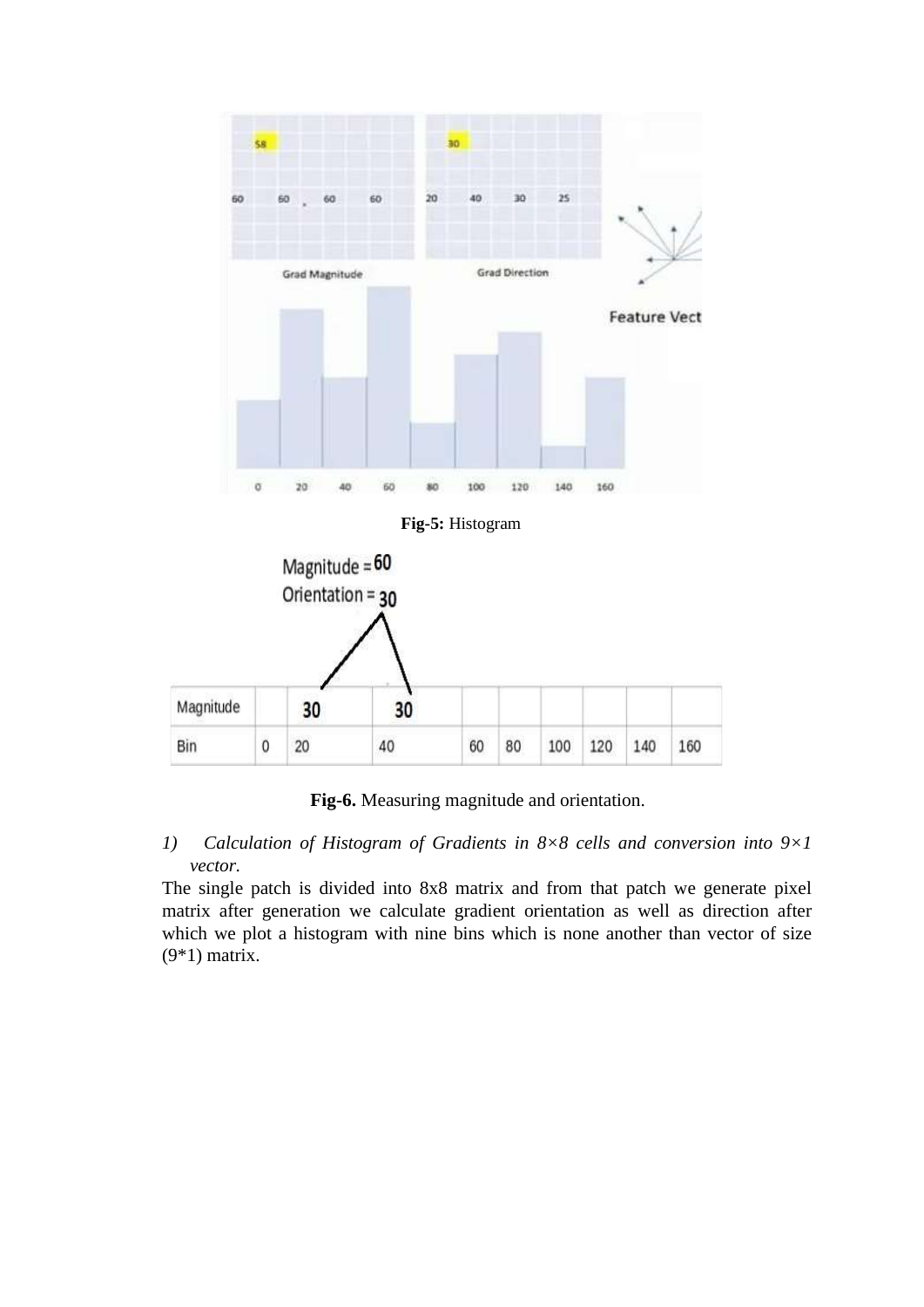

**Fig-7.** Highlighting single cell next important step is to normalize the histogram. Such that change in brightness won't affect our results.

Normalize the gradients to  $(36x1)$  pixel matrix that is  $16\times16$  cell : As of now, the calculated HOG features for the patch having 8×8 cells of blood smear, the gradients of the image are tactful to the altogether brightness. It is none another than particular portions of the image is brighter compared to other. As it is not possible to eliminate this problem completely but we can reduce it some extent with the help of normalization by considering  $2*2$  patches having pixel matrix of size 16\*16 as shown in fig-8:



Fig-8 Highlighting (2\*2) patches

So here we have to combine four 8x8 matric esto form a big matrix of size 16x16. As of now from one 8x8 matrix we get a vector of size nine and from four matrices we geta vector of size 9\*4=36, we can also call this vector as a matrix of36x1. For normalizing we divide the matrix with root of sum of squares of the numbers . Given vec9tormathematically can be written as.

a. V=[b1,b2,b3,….b36]

At first we have to calculate the below equation–(2) where we root value of sum of squares:

b.  $p = \sqrt{(b1)2 + (b2)2 + \dots + (b35)2 + (b36)2}$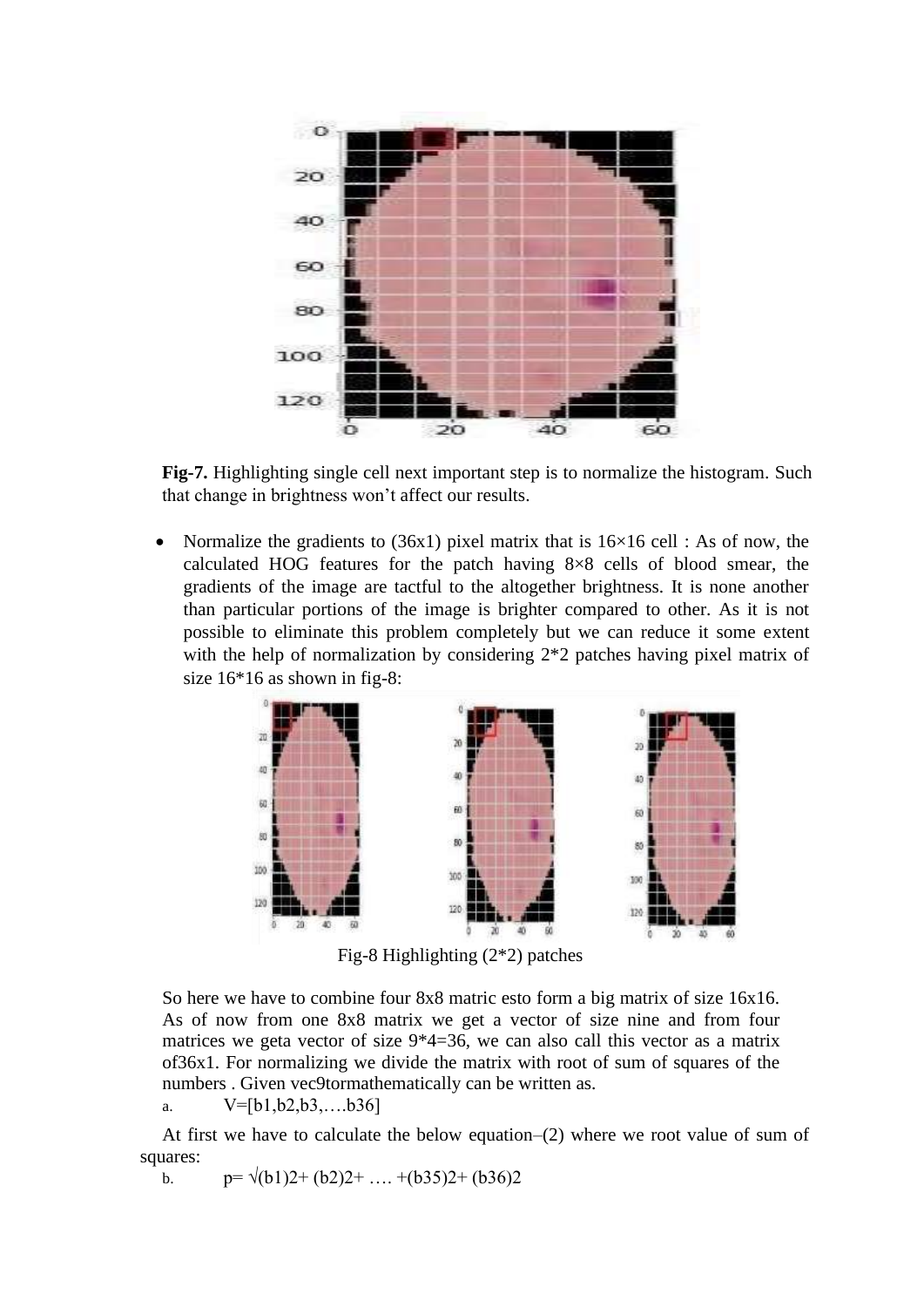After getting we use this p to divide each andevery value of vector:

c. Vector after normalization= ${b1/p,b2/p,b3/p.....,b36/p}$ 

The result is a vector which is normalized of 36x1size.

• Features Of Full image: Now we reached the last step for the calculation of Features of Hog. Till now we have generated features of a 16x16 matrix size. Now, we have to combine all of these features to acquire the final image. At first we have to find out total number of such 16×16blockswe would get for a image of 64×128 as shown in fig-9.



**Fig-9.** Highlighting (2\*2) patches

In horizontal we get seven and in vertical we get fifteen in totalwe get  $7x15 = 105$  pixel matrices of size 16x16 from each matrix we get a vector of size 36x1. So in total we get 36x105=3780 features. From below image we can see the extracted HOG features as shown in fig-10. Finally, we feed Hog\_ features for linear SVM for classification of images as Parasitized/Uninfected.



**Fig-10.** Hog\_features and its cell image **4. RESULTS AND CONCLUSION**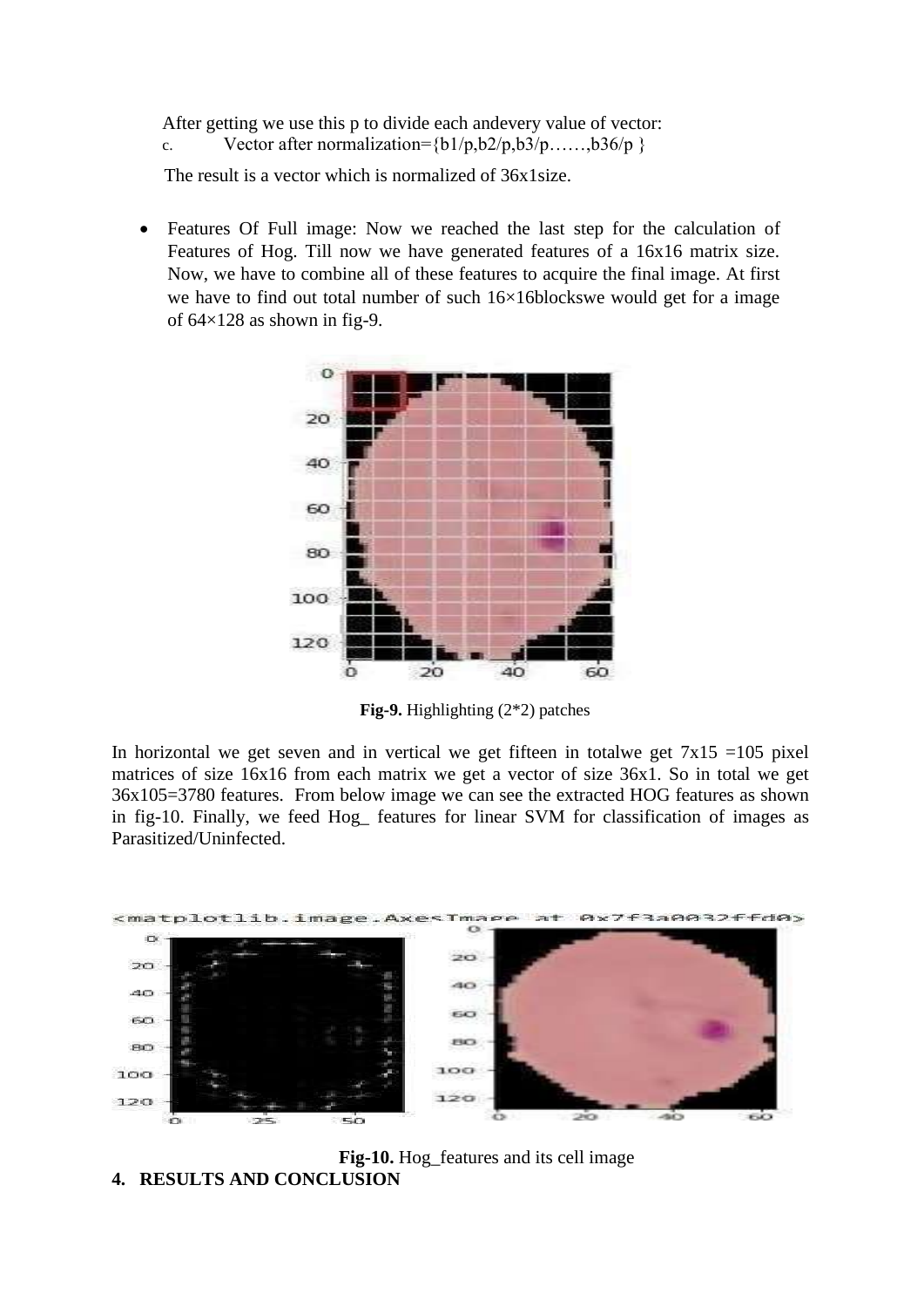### *Other Deep Learning Based model comparatives*

# **FLANN + SSAE MALARIA PARASITE DETECTION METHOD**

The trained their model with the FLANN – SSAE techniques for malaria parasite detection from images of blood smears. For detection of malaria parasite, they proposed a CAD model to identify whether the image is taken from a infected person or not [13].

#### **4.1. Experiments and Results**

The Support vector Machine (SVM) using HOG features and the proposed CAD model both of them got judged using malaria blood smear images data set.



**Fig-11** Accuracy-score

**TABLE 1**. Accuracies deep learning techniques such as Support vector Machine (SVM) using HOG features and proposed CAD scheme.

| <b>Learning Techniques</b><br>Deep                | Accuracy $(\% )$ |
|---------------------------------------------------|------------------|
| Support vector Machine (SVM) using HOG T features | 92.69%           |
| hProposed CAD e scheme (Base Paper) [13]          | 89.10%           |

### *AUC ROC Curve*



**Fig-12**. AUC-ROC CURVE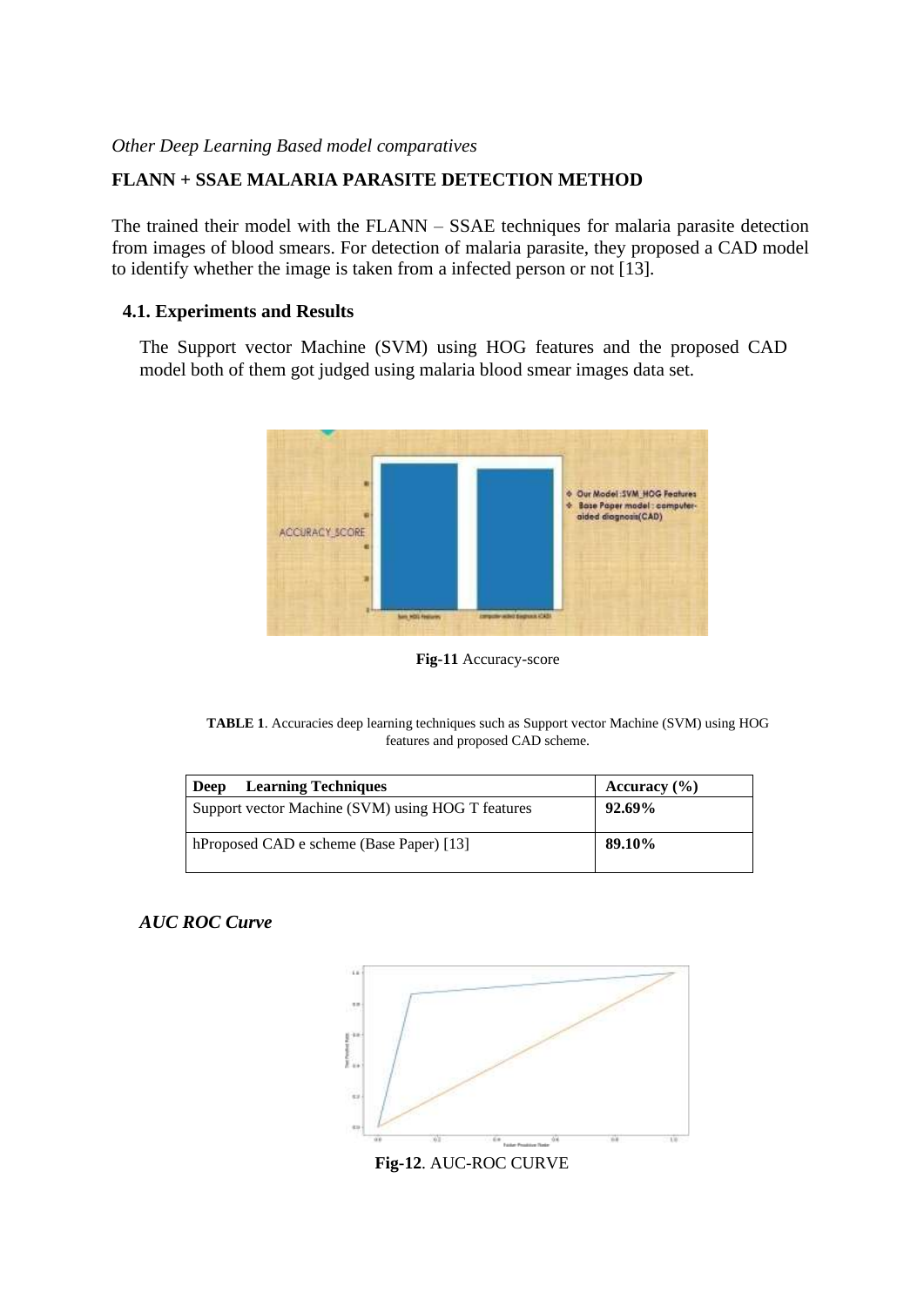AUC ROC graph or curve the malaria dataset using the Support vector Machine (SVM) using HOG features representing the blood smear image and area under curve give the accuracy of our model as shown in fig- 11.



**Fig-13**. Result obtained using SVM\_HOG features

### **5. CONCLUSION AND FUTURE WORK**

The machine learning methods. We used such as HOG Features, SVM have shown limited accuracy for malarial parasite detection from blood smear pictures which is around 92% ,So as part of future work will we try better feature extraction techniques and will train our model on more deep learning techniques and we also try to ensembles different machine learning methods to improve the accuracy.

### **REFERENCES**

- [1] World Health Organization. World malaria report 2019 (World Health Organization), 2020.
- [2] Poostchi, M., Silamut, K., Maude, R. J., Jaeger, S., & Thoma, G. (2018). Image analysis and machine learning for detecting malaria. *Translational Research*, *194*, 36-55.
- [3] Arco, J. E., Górriz, J. M., Ramírez, J., Álvarez, I., & Puntonet, C. G. (2015). Digital image analysis for automatic enumeration of malaria parasites using morphological operations. *Expert Systems with Applications*, *42*(6), 3041-3047.
- [4] Makhija, K. S., Maloney, S., & Norton, R. (2015). The utility of serial blood film testing for the diagnosis of malaria. *Pathology*, *47*(1), 68-70.
- [5] World Health Organization. (2016). *Malaria microscopy quality assurance manualversion 2*. World Health Organization.
- [6] Díaz, G., González, F. A., & Romero, E. (2009). A semi-automatic method for quantification and classification of erythrocytes infected with malaria parasites in microscopic images. *Journal of biomedical informatics*, *42*(2), 296-307.
- [7] Tek, F. B., Dempster, A. G., & Kale, I. (2010). Parasite detection and identification for automated thin blood film malaria diagnosis. *Computer vision and image understanding*, *114*(1), 21-32.
- [8] Mustafa, W. A., Santiagoo, R., Jamaluddin, I., Othman, N. S., Khairunizam, W., & Rohani, M. N. K. H. (2018, August). Comparison of detection method on malaria cell images. In *2018 International Conference on Computational Approach in Smart Systems Design and Applications (ICASSDA)* (pp. 1-6). IEEE.
- [9] Umer, M., Sadiq, S., Ahmad, M., Ullah, S., Choi, G. S., & Mehmood, A. (2020). A novel stacked CNN for malarial parasite detection in thin blood smear images. *IEEE Access*, *8*, 93782-93792.